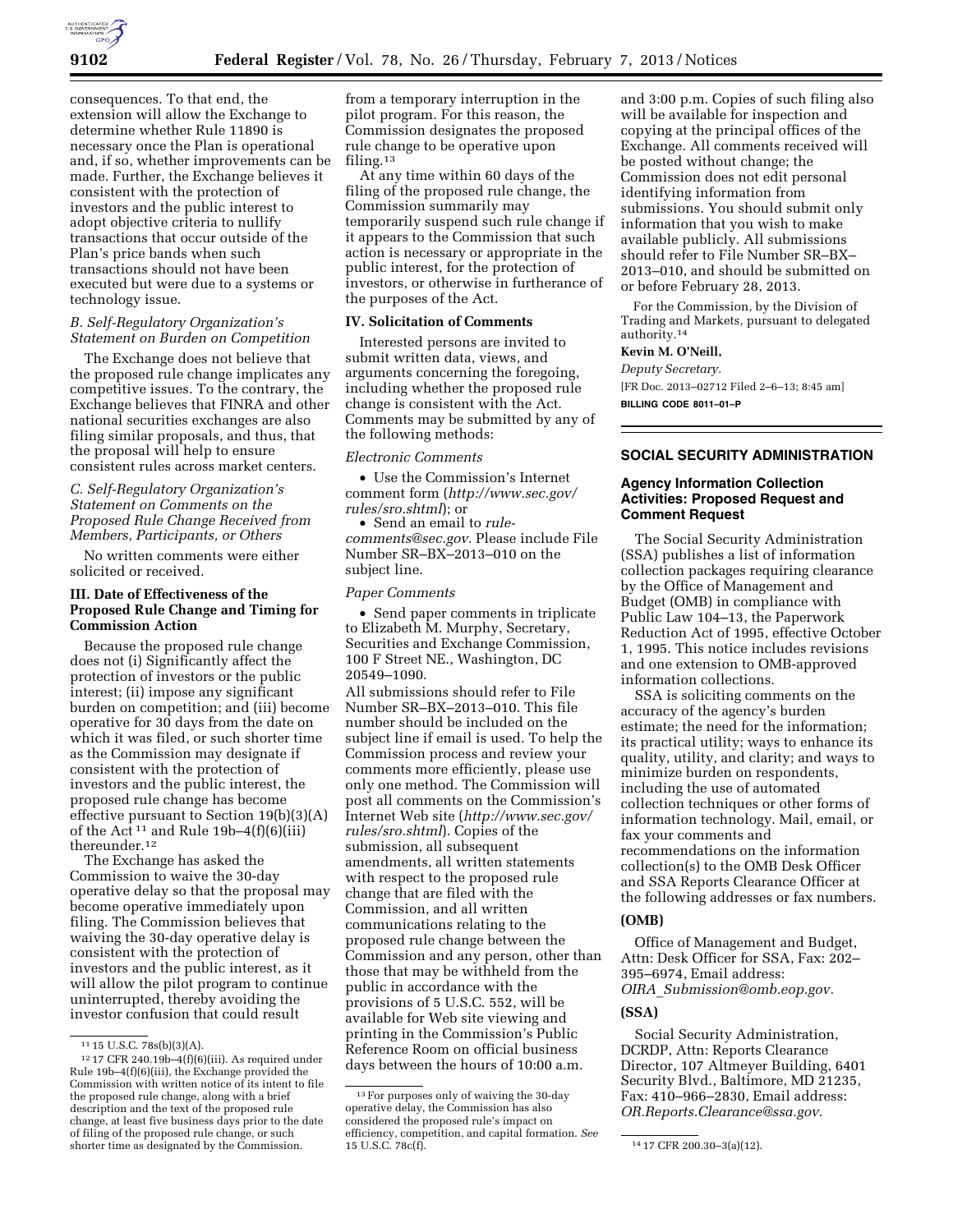I. The information collections below are pending at SSA. SSA will submit them to OMB within 60 days from the date of this notice. To be sure we consider your comments, we must receive them no later than April 8, 2013. Individuals can obtain copies of the collection instruments by writing to the above email address.

1. *Certificate of Responsibility for Welfare and Care of Child Not in* 

*Applicant's Custody—20 CFR 404.330, 404.339–341 and 404.348–404.349— 0960–0019.* Under the provisions of the Social Security Act (Act), non-custodial parents who are filing for spouse, mother, or father Social Security benefits based on having the child of a number holder or worker in their care must meet the in-care requirements the Act discusses. The in-care provision requires claimants have an entitled

child under age 16 or disabled in their care. SSA uses Form SSA–781, Certificate of Responsibility for Welfare and Care of Child in Applicant's Custody, to determine if claimants meet the requirement. The respondents are applicants for spouse, mother's, or father's Social Security benefits.

*Type of Request:* Revision of an OMBapproved information collection.

| Modality of completion | Number of<br>respondents | Frequency of<br>response | Average<br>burden per<br>response<br>(minutes) | <b>Estimated total</b><br>annual burden<br>(hours) |
|------------------------|--------------------------|--------------------------|------------------------------------------------|----------------------------------------------------|
| SSA-761                | 14.000                   |                          | 10                                             | 2,333                                              |

2. *Request for Change in Time/Place of Disability Hearing—20 CFR 404.914(c)(2) and 416.1414(c)(2)—0960– 0348.* At the request of claimants or their representatives, SSA schedules evidentiary hearings at the reconsideration level for claimants of title II benefits or title XVI payments

when we deny their claims for disability. When claimants or their representatives find they are unable to attend the scheduled hearing, they complete Form SSA–769 to request a change in time or place of the hearing. SSA uses the information as a basis for granting or denying requests for changes

and for rescheduling disability hearings. Respondents are claimants or their representatives who wish to request a change in the time or place of their hearing.

*Type of Request:* Revision of an OMBapproved information collection.

| Modality of completion | Number of<br>respondents | Frequency of<br>response | Average<br>burden per<br>response<br>(minutes) | <b>Estimated total</b><br>annual burden<br>(hours) |
|------------------------|--------------------------|--------------------------|------------------------------------------------|----------------------------------------------------|
| SSA-769                | 7,483                    |                          |                                                | 998                                                |

3. *Earnings Record Information—20 CFR 404.801–404.803 and 404.821– 404.822—0960–0505.* SSA discovered as many as 70 percent of the wage reports we receive for children under age seven are actually the earnings of someone other than the child. To ensure we

credit the correct person with the reported earnings, SSA verifies wage reports for children under age seven with the children's employers before posting to the earnings record. SSA uses Form SSA–L3231–C1, Request for Employer Information, for this purpose.

The respondents are employers who report earnings for children under age seven.

*Type of Request:* Revision of an OMBapproved information collection.

| Modality of completion | Number of<br>respondents | Frequency of<br>response | Average<br>burden per<br>response<br>(minutes) | <b>Estimated total</b><br>annual burden<br>(hours) |
|------------------------|--------------------------|--------------------------|------------------------------------------------|----------------------------------------------------|
| SSA-L3231-C1           | 20,000                   |                          | 10                                             | 3,333                                              |

4. *Wage Reports and Pension Information—20 CFR 422.122(b)—0960– 0547.* Pension plan administrators annually file plan information with the Internal Revenue Service, which then forwards the information to SSA. SSA maintains and organizes this information by plan number, plan

participant's name, and Social Security number. Under section *1131(a)* of the Act, pension plan participants are entitled to request this information from SSA. The Wage Reports and Pension Information regulation, *20 CFR 422.122(b)* of the *Code of Federal Regulations,* stipulates that before SSA

disseminates this information, the requestor must first submit a written request with identifying information to SSA. The respondents are requestors of pension plan information.

*Type of Request:* Extension of an OMB-approved information collection.

| Modality of completion | Number of<br>respondents | Frequency of<br>response | Average<br>burden per<br>response<br>(minutes) | <b>Estimated total</b><br>annual burden<br>(hours) |
|------------------------|--------------------------|--------------------------|------------------------------------------------|----------------------------------------------------|
|                        | 400                      |                          | 30                                             | 200                                                |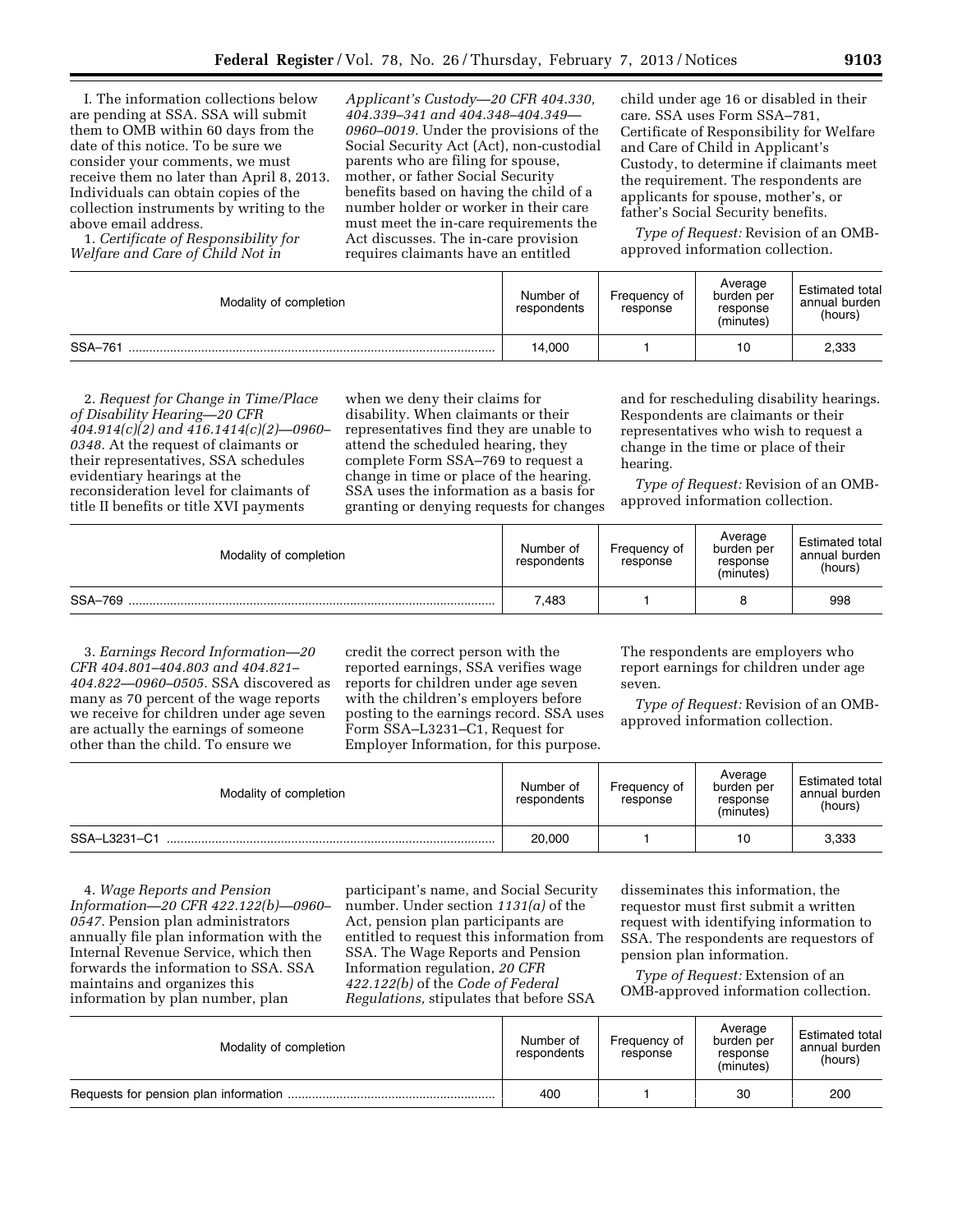5. *Beneficiary Interview and Auditor's Observations Form—0960–0630 —*  SSA's Office of the Inspector General collects information through Form SSA– 322, the Beneficiary Interview and Auditor's Observation form, to

interview beneficiaries or their representative payees to determine if the payees are complying with their duties and responsibilities. SSA randomly selects Supplemental Security Income (SSI) recipients and Social Security

beneficiaries who have representative payees as respondents for this collection.

*Type of Request:* Revision of an OMBapproved information collection.

| Modality of completion | Number of<br>respondents | Frequency of<br>response | Average<br>burden per<br>response<br>(minutes) | <b>Estimated total</b><br>annual burden<br>(hours) |
|------------------------|--------------------------|--------------------------|------------------------------------------------|----------------------------------------------------|
| SSA-322                | .000                     |                          | 15                                             | 250                                                |

II. SSA submitted the information collections below to OMB for clearance. Your comments regarding the information collections would be most useful if OMB and SSA receive them 30 days from the date of this publication. To be sure we consider your comments, we must receive them no later than March 11, 2013. Individuals can obtain copies of the OMB clearance packages

## by writing to

*[OR.Reports.Clearance@ssa.gov.](mailto:OR.Reports.Clearance@ssa.gov)*  1. *Application for Widow's or Widower's Insurance Benefits—20 CFR 404.335–404.338, & 404.603—0960– 0004.* Since SSA needs information to make a formal determination for entitlement to widow(er)'s benefits, we use the Form SSA–10–BK to determine whether an applicant meets the statutory and regulatory conditions for

entitlement to widow(er)'s title II benefits. SSA employees interview individuals applying for benefits either face-to-face or via telephone and enter the information on the paper form or into the Modernized Claims System (MCS). The respondents are applicants for widow(er)'s benefits.

*Type of Request:* Revision of an OMBapproved information collection.

| Modality of completion | Number of<br>respondents | Frequency of<br>response | Average<br>burden per<br>response<br>(minutes) | Estimated total<br>annual burden<br>(hours) |
|------------------------|--------------------------|--------------------------|------------------------------------------------|---------------------------------------------|
|                        | 5,000<br>449.000         |                          | 15<br>14                                       | 1.250<br>104.767                            |
| Totals                 | 454.000                  |                          |                                                | 106.017                                     |

2. *Statement for Determining Continuing Eligibility Supplemental Security Income Payment—20 CFR 416.204—0960–0145.* SSA uses Form SSA–8202–BK to conduct low and middle error profile telephone or faceto-face redetermination interviews with SSI recipients and representative payees. The information SSA collects during the interview is necessary to determine whether SSI recipients met and continue to meet all statutory and

regulatory requirements for SSI eligibility and whether they received, and are still receiving, the correct payment amount.

*Type of Request:* Revision of an OMBapproved information collection.

| Modality of completion | Number of<br>respondents | Frequency of<br>response | Average<br>burden per<br>response<br>(minutes) | Estimated total<br>annual burden<br>(hours) |
|------------------------|--------------------------|--------------------------|------------------------------------------------|---------------------------------------------|
| SSA-8202-BK            | 6,633<br>71.444          |                          | O <sub>1</sub><br>20                           | 2,322<br>23.815                             |
| Totals                 | 78.077                   |                          |                                                | 26.137                                      |

3. *Notice Regarding Substitution of Party Upon Death of Claimant— Reconsideration of Disability Cessation—20 CFR 404.917–404.921 and 416.1407–416.1421—0960–0351.*  When a claimant dies before we make a determination on that person's request for reconsideration of a disability

cessation, SSA seeks a qualified substitute party to pursue the appeal. If SSA locates a qualified substitute party, the agency uses Form SSA–770 to collect information about whether to pursue or withdraw the reconsideration request. We use this information as the basis for the decision to continue or

discontinue with the appeals process. Respondents are substitute applicants who are pursuing a reconsideration request for a deceased claimant.

Type of Request: Revision of an OMBapproved information collection.

| Modality of completion | Number of<br>respondents | Frequency of<br>response | Average<br>burden per<br>response<br>(minutes) | <b>Estimated total</b><br>annual burden<br>(hours) |
|------------------------|--------------------------|--------------------------|------------------------------------------------|----------------------------------------------------|
| SSA-770                | 1.200                    |                          |                                                | 100                                                |